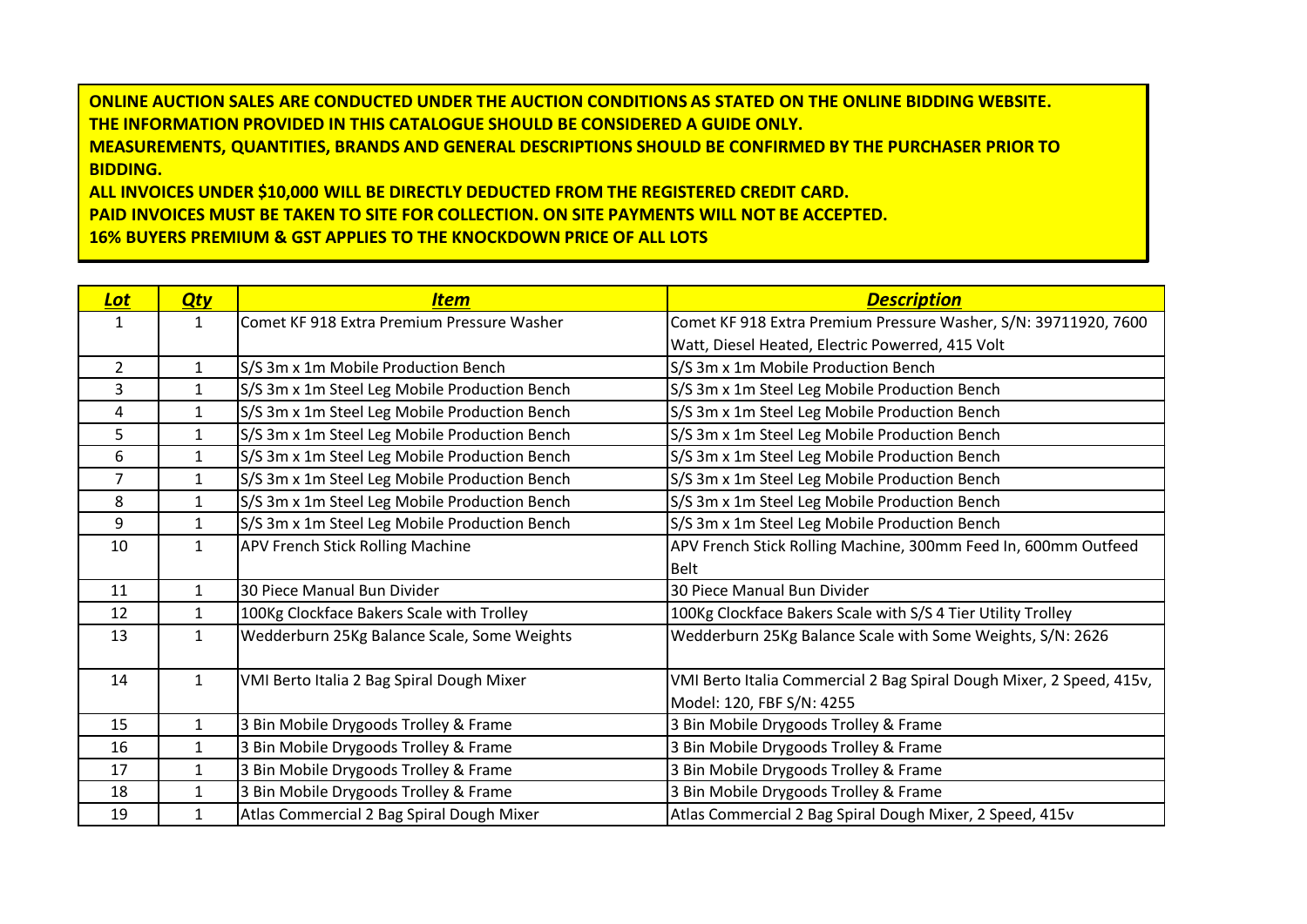| 20 | $\mathbf{1}$ | Saltek Automatic Pita Bread Baking Line            | Saltek Automatic Pita Bread Baking Line, Shepherd System, Model: Pita<br>Breadoven, S/N: 2258-1, Comprising: Saltek Conveyor Oven, Saltek<br>Automatic Divider, Variable Speed, Flattener & Flower Depositor,<br>Variable Speed, 7 Tier Conveyorised Pre-Proover, 4.5m Long x 200mm<br>Belt Width, Primary Set of S/S Flattening Rollers with 250mm Conveyor<br>Throughfeed Belt, S/S Bypass Conveyor for Cypress Pita Production, 7<br>Tier Conveyeorised Final Proover, 6.8m x 460mm Belt Width, Overbelt<br>Docking Head, Saltek 3.2m x 1250mm Conveyor Oven with 500mm<br>Throughfeed Chain, Conveyorised Elevated Cooling Wire System,<br>Approx 50m Long with 7 Independent Chain Drive Deckels & Elevation<br><b>Stands</b> |
|----|--------------|----------------------------------------------------|------------------------------------------------------------------------------------------------------------------------------------------------------------------------------------------------------------------------------------------------------------------------------------------------------------------------------------------------------------------------------------------------------------------------------------------------------------------------------------------------------------------------------------------------------------------------------------------------------------------------------------------------------------------------------------------------------------------------------------|
| 21 | $\mathbf{1}$ | Custom Built S/S Automatic Crouton Cutting Machine | Custom Built S/S Automatic Crouton Cutting Machine, Variable Speed<br>Feed Belt, 1200mm x 550mm, Variable Speed Cutter, 415v                                                                                                                                                                                                                                                                                                                                                                                                                                                                                                                                                                                                       |
| 22 | $\mathbf{1}$ | Rovema Type V20 Vertical Form Fill & Seal Machine  | Rovema Type V20 Automatic Vertical Form Fill & Seal Machine No.<br>8187, S/N: 32/34, Year: 1982 with S/S 4 Channel Hopper Feed Bin, 4<br>Lane Vibratory Feed Deck to Atoma Type: 33D 4 Head Check Weigher<br>& Feeder, 25gm - 100gm Capacity, Feeding the Form Fill & Seal<br>Machine with Metalchek Conveyorised Metal Detector, Outfeed<br>Conveyor & Mezzanine Floor System                                                                                                                                                                                                                                                                                                                                                     |
| 23 | $\mathbf{1}$ | Winkler Commercial 6-8 Bag Spiral Dough Mixer      | Winkler Commercial 6-8 Bag Spiral Dough Mixer, 2 Speed Drop Down<br>Mixing Head with Winkler Automatic Bowl Lifter, Model: HE1, S/N:<br>20460A                                                                                                                                                                                                                                                                                                                                                                                                                                                                                                                                                                                     |
| 24 | $\mathbf{1}$ | Dahlen Automatic Dough Divider                     | Dahlen Automatic Dough Divider                                                                                                                                                                                                                                                                                                                                                                                                                                                                                                                                                                                                                                                                                                     |
| 25 | $\mathbf{1}$ | Sterling Commercial Automatic Bowl Rounding M/C    | Sterling Commercial Automatic Bowl Rounding Machine, S/N: 20,1355<br>with Sterwing Vertical Conveyorised Multi Pocket Prooving Machine,<br>415v, S/N: 40-1279 with Sterling Motorised Horizontal Moulding<br>Machine                                                                                                                                                                                                                                                                                                                                                                                                                                                                                                               |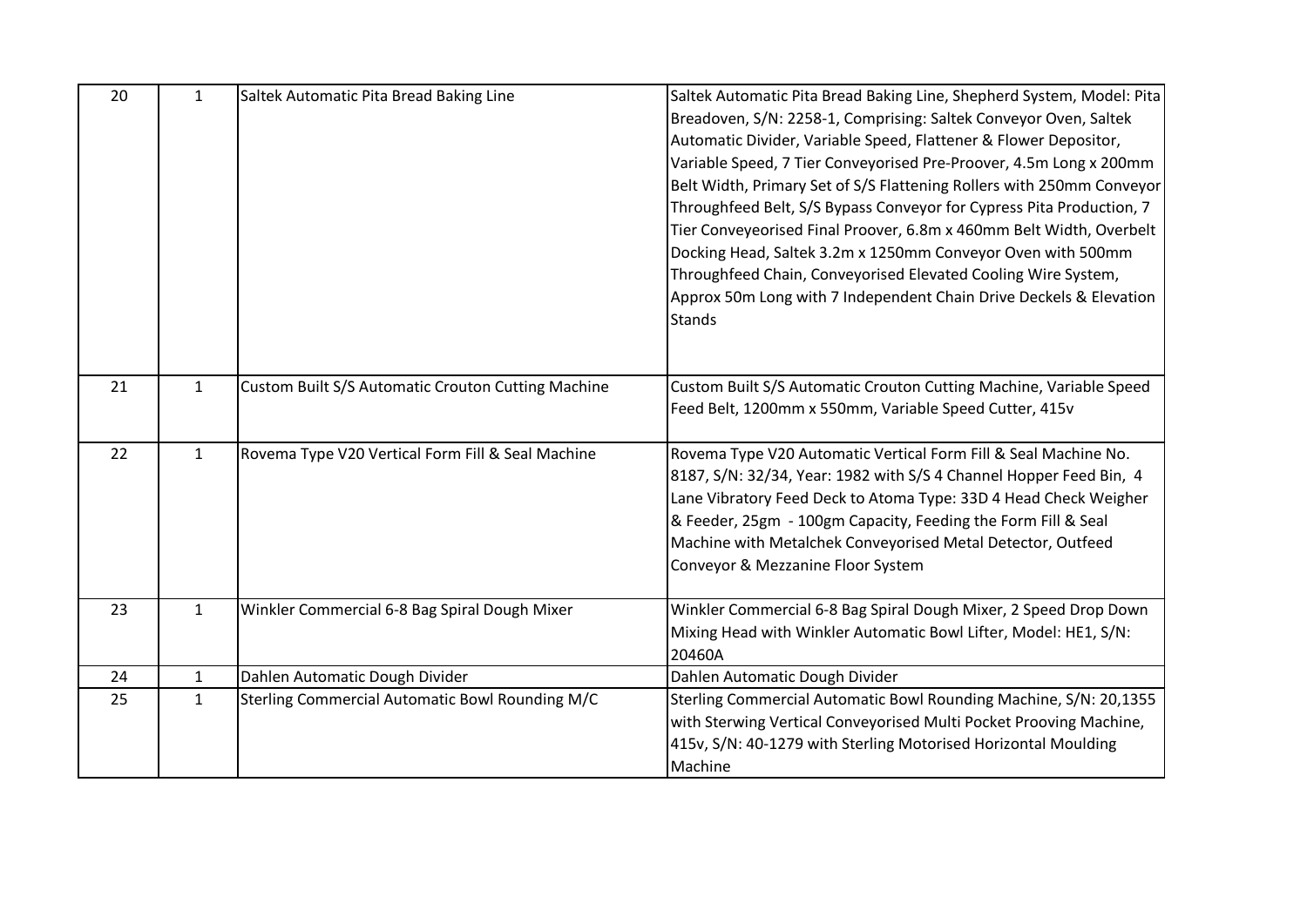| 26 | $\mathbf{1}$ | Imaformi 500 Loaf/Hour Automatic Bread Baking Line | Imaformi 500 Loaf/Hour Automatic Bread Baking Line, Front Loading  |
|----|--------------|----------------------------------------------------|--------------------------------------------------------------------|
|    |              |                                                    | Gas Fired Oven, Chain Drive Flat Deck, Model: CURN #85, S/N: U-3-  |
|    |              |                                                    | 1086, Chain 15m x 1.7m                                             |
| 27 | $\mathbf{1}$ | Commercial 5 Deck 10 Door Baking Oven              | Commercial 5 Deck 10 Door Baking Oven, Gas Fired, S/S Front Doors, |
|    |              |                                                    | Stone Deck, Model: T4-D5, S/N: 791 with Overhead S/S Canopy        |
|    |              |                                                    |                                                                    |
| 28 | $\mathbf{1}$ | Commercial Twin Trolley Rotary Baking Oven         | Commercial Single Door Twin Trolley Rotary Baking Oven, Gas Fired, |
|    |              |                                                    | Control Console, 2 Mobile 9 Tier Rack with Overhead S/S Canopy     |
|    |              |                                                    |                                                                    |
| 29 | $\mathbf{1}$ | Commercial Twin Trolley Rotary Baking Oven         | Commercial Single Door Twin Trolley Rotary Baking Oven, Gas Fired, |
|    |              |                                                    | Control Console, 5 Mobile 9 Tier Rack with Overhead S/S Canopy     |
|    |              |                                                    |                                                                    |
| 30 | $\mathbf{1}$ | Insulated Panel Steam Room, Approx 4.8m x 6m       | Insulated Panel Steam Room, Approx 4.8m x 6m                       |
| 31 | $\mathbf{1}$ | 200 Jumbo Bread Tins 190 x 350mm                   | 200 Jumbo Bread Tins 190 x 350mm                                   |
| 32 | $\mathbf{1}$ | 200 Jumbo Bread Tins 190 x 350mm                   | 200 Jumbo Bread Tins 190 x 350mm                                   |
| 33 | $\mathbf{1}$ | 200 Jumbo Bread Tins 190 x 350mm                   | 200 Jumbo Bread Tins 190 x 350mm                                   |
| 34 | $\mathbf{1}$ | 200 Jumbo Bread Tins 190 x 350mm                   | 200 Jumbo Bread Tins 190 x 350mm                                   |
| 35 | $\mathbf{1}$ | 164 Jumbo Bread Tins 190 x 350mm                   | 164 Jumbo Bread Tins 190 x 350mm                                   |
| 36 | $\mathbf{1}$ | 222 Jumbo Bread Tins 180 x 350mm                   | 222 Jumbo Bread Tins 180 x 350mm                                   |
| 37 | $\mathbf{1}$ | 266 Jumbo Bread Tins 115 x 350mm                   | 266 Jumbo Bread Tins 115 x 350mm                                   |
| 38 | $\mathbf{1}$ | 86 Block Bread Dual Tins, Various Sizes            | 86 Block Bread Dual Tins, Various Sizes                            |
| 39 | $\mathbf{1}$ | 26 Block Bread Triple Tins                         | 26 Block Bread Triple Tins                                         |
| 40 | $\mathbf{1}$ | 20 Muffin Trays 72cm x 40cm                        | 20 Muffin Trays 72cm x 40cm                                        |
| 41 | $\mathbf{1}$ | 56 Round Roll Trays 72cm x 40cm                    | 56 Round Roll Trays 72cm x 40cm                                    |
| 42 | $\mathbf{1}$ | 12 Stick Trays 72cm x 45cm                         | 12 Stick Trays 72cm x 45cm                                         |
| 43 | $\mathbf{1}$ | 51 Long Roll Trays 72cm x 40cm                     | 51 Long Roll Trays 72cm x 40cm                                     |
| 44 | $\mathbf{1}$ | 16 Baking Trays 72cm x 40cm                        | 16 Baking Trays 72cm x 40cm                                        |
| 45 | $\mathbf{1}$ | 281 Baking Trays 72cm x 45cm                       | 281 Baking Trays 72cm x 45cm                                       |
| 46 | $\mathbf{1}$ | 38 Cooling Wire Trays 112cm x 63cm, Mobile Trolley | 38 Cooling Wire Trays 112cm x 63cm with Mobile Trolley             |
| 47 | $\mathbf{1}$ | 68 Cooling Wires 72cm x 45cm                       | 68 Cooling Wires 72cm x 45cm                                       |
| 48 | $\mathbf{1}$ | 11 Heavy Duty Mobile Plastic Dollies, 65cm x 45cm  | 11 Heavy Duty Mobile Plastic Dollies, 65cm x 45cm                  |
| 49 | $\mathbf{1}$ | 11 Heavy Duty Mobile Plastic Dollies, 65cm x 45cm  | 11 Heavy Duty Mobile Plastic Dollies, 65cm x 45cm                  |
| 50 | $\mathbf{1}$ | 2 Tier S/S Mobile Trolley                          | 2 Tier S/S Mobile Trolley                                          |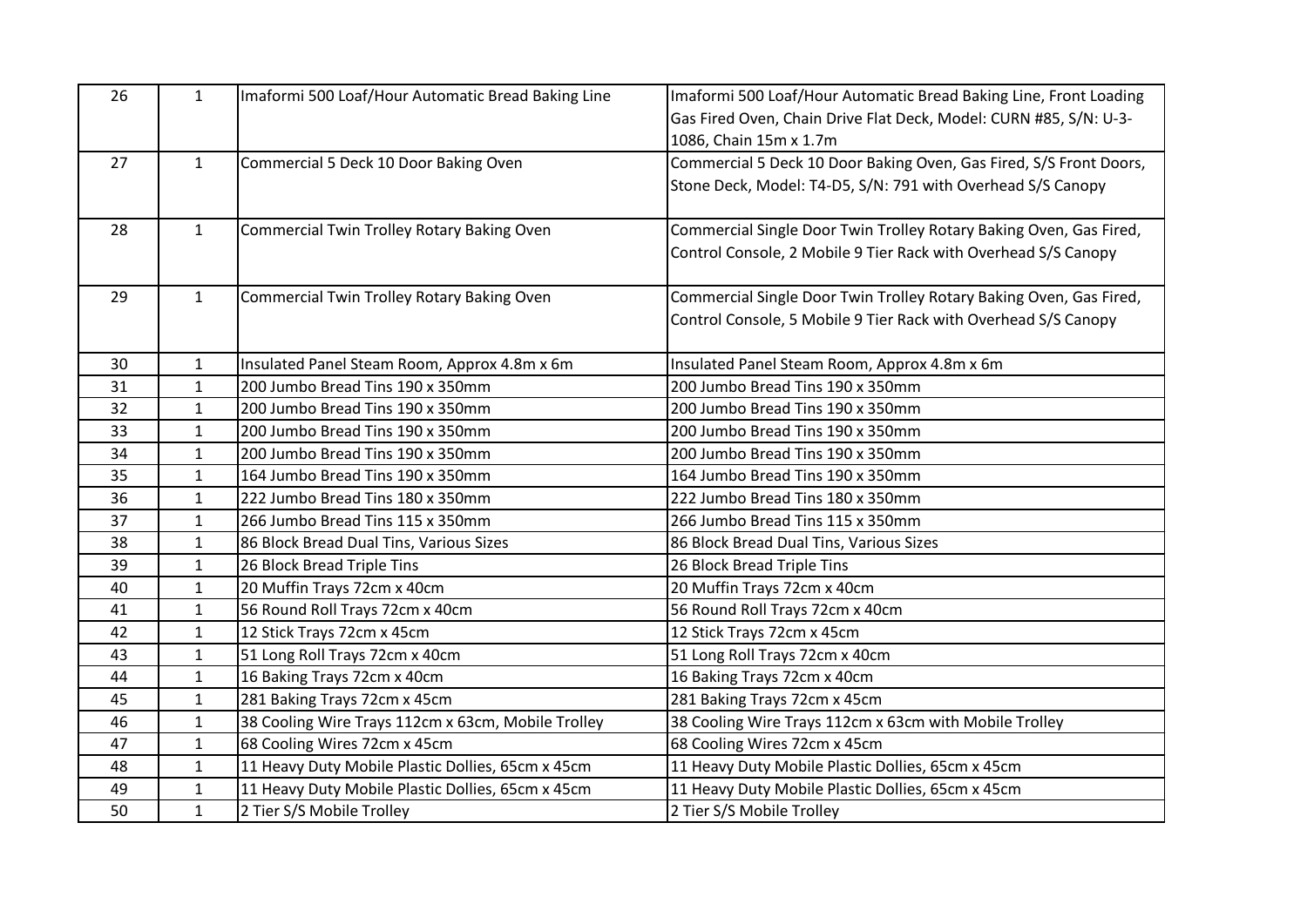| 51 | $\mathbf{1}$ | 2 Tier Mobile Steel Work Table                    | 2 Tier Mobile Steel Work Table                                   |
|----|--------------|---------------------------------------------------|------------------------------------------------------------------|
| 52 | $\mathbf{1}$ | 6 Tier Heavy Duty Racking System 1850 x 2200mm    | 6 Tier Heavy Duty Racking System 1850 x 2200mm                   |
| 53 | 1            | 6 x 18 Tier Mobile Cooling Trolley 720x500x1900mm | 6 x 18 Tier Mobile Cooling Trolley 720 x 500 x 1900mm            |
| 54 | $\mathbf{1}$ | 8 x 16 Tier Mobile Cooling Trolley 720x500x1800mm | 8 x 16 Tier Mobile Cooling Trolley 720x500x1800mm                |
| 55 | $\mathbf{1}$ | 3 x 15 Tier Double Mobile Cooling Trolley         | 3 x 15 Tier Double Mobile Cooling Trolley 1000mm x 750 x 1850mm  |
| 56 | $\mathbf{1}$ | 6 Tier Heavy Duty Racking System 1850 x 2200mm    | 6 Tier Heavy Duty Racking System 1850 x 2200mm                   |
| 57 | $\mathbf{1}$ | 100 x Bread Crates 600 x 680mm                    | 100 x Bread Crates 600 x 680mm                                   |
| 58 | $\mathbf{1}$ | 100 x Bread Crates 600 x 680mm                    | 100 x Bread Crates 600 x 680mm                                   |
| 59 | $\mathbf{1}$ | 100 x Bread Crates 600 x 680mm                    | 100 x Bread Crates 600 x 680mm                                   |
| 60 | $\mathbf{1}$ | 110 Approx Bread Crates 600 x 680mm               | 110 Approx Bread Crates 600 x 680mm                              |
| 61 | $\mathbf{1}$ | Pallet Racking 6 Bay 5.4 (L) x 3m (H)             | Pallet Racking 6 Bay 5.4 (L) x 3m (H)                            |
| 62 | $\mathbf{1}$ | Pallet Jack 2500Kg                                | Pallet Jack 2500Kg                                               |
| 63 | $\mathbf{1}$ | Firin Stress Free Divider, 600mm Hopper, 3 Phase  | Firin Stress Free Divider S/S, 600mm Hopper, 3 Phase, 200mm Belt |
| 64 | $\mathbf{1}$ | Flat Bed Mobile Shop Trolley 1200 x 600mm         | Flat Bed Mobile Shop Trolley 1200 x 600mm                        |
| 65 | $\mathbf{1}$ | Flat Bed Mobile Shop Trolley 850 x 520mm          | Flat Bed Mobile Shop Trolley 850 x 520mm                         |
| 66 | 1            | Flat Bed Mobile Shop Trolley 2130 x 400mm         | Flat Bed Mobile Shop Trolley 2130 x 400mm                        |
| 67 | $\mathbf{1}$ | Flat Bed Mobile Shop Trolley 2130 x 400mm         | Flat Bed Mobile Shop Trolley 2130 x 400mm                        |
| 68 | $\mathbf{1}$ | S/S Mobile Sifting Bench 1200mm x 1200mm          | S/S Mobile Sifting Bench 1200mm x 1200mm                         |
| 69 | $\mathbf{1}$ | Dough Divider, 1100mm Hopper, 3 Phase             | Dough Divider, 1100mm Hopper, 3 Phase                            |
| 70 | $\mathbf{1}$ | Rhino Lock Box, 1150 x 540mm (Locks Damaged)      | Rhino Lock Box, 1150 x 540mm (Locks Damaged)                     |
| 71 | $\mathbf{1}$ | 3 Tier S/S Mobile Trolley 900mm x 500mm           | 3 Tier S/S Mobile Trolley 900mm x 500mm                          |
| 72 | $\mathbf{1}$ | S/S Box Cage Front 800 x 420 x 320mm              | S/S Box Cage Front 800 x 420 x 320mm                             |
| 73 | $\mathbf{1}$ | Vintage Wedderburn Scale (As Is), Model: 61316    | Vintage Wedderburn Scale (As Is), Model: 61316, 25Kg             |
| 74 | $\mathbf{1}$ | Vintage Ajax Scale, 7Kg                           | Vintage Ajax Scale, 7Kg                                          |
| 75 | $\mathbf{1}$ | Vintage Ajax Scale, 7Kg                           | Vintage Ajax Scale, 7Kg                                          |
| 76 | $\mathbf{1}$ | Vintage Scale 18.5Kg                              | Vintage Scale 18.5Kg                                             |
| 77 | $\mathbf{1}$ | Ishida IPC-WP Digital Scale                       | Ishida IPC-WP Digital Scale                                      |
| 78 | $\mathbf{1}$ | <b>Combination Coolroom Freezer Facility</b>      | Combination Coolroom Freezer Facility with Separate Motors &     |
|    |              |                                                   | Openings, 2.5m x 3.1m total                                      |
| 79 | $\mathbf{1}$ | Automatic Bread Sliver, 350mm Feed In             | Automatic Bread Sliver, 350mm Feed In, Variable Speed with 2.5m  |
|    |              |                                                   | Conveyor, Adjustable Thickness Slicing                           |